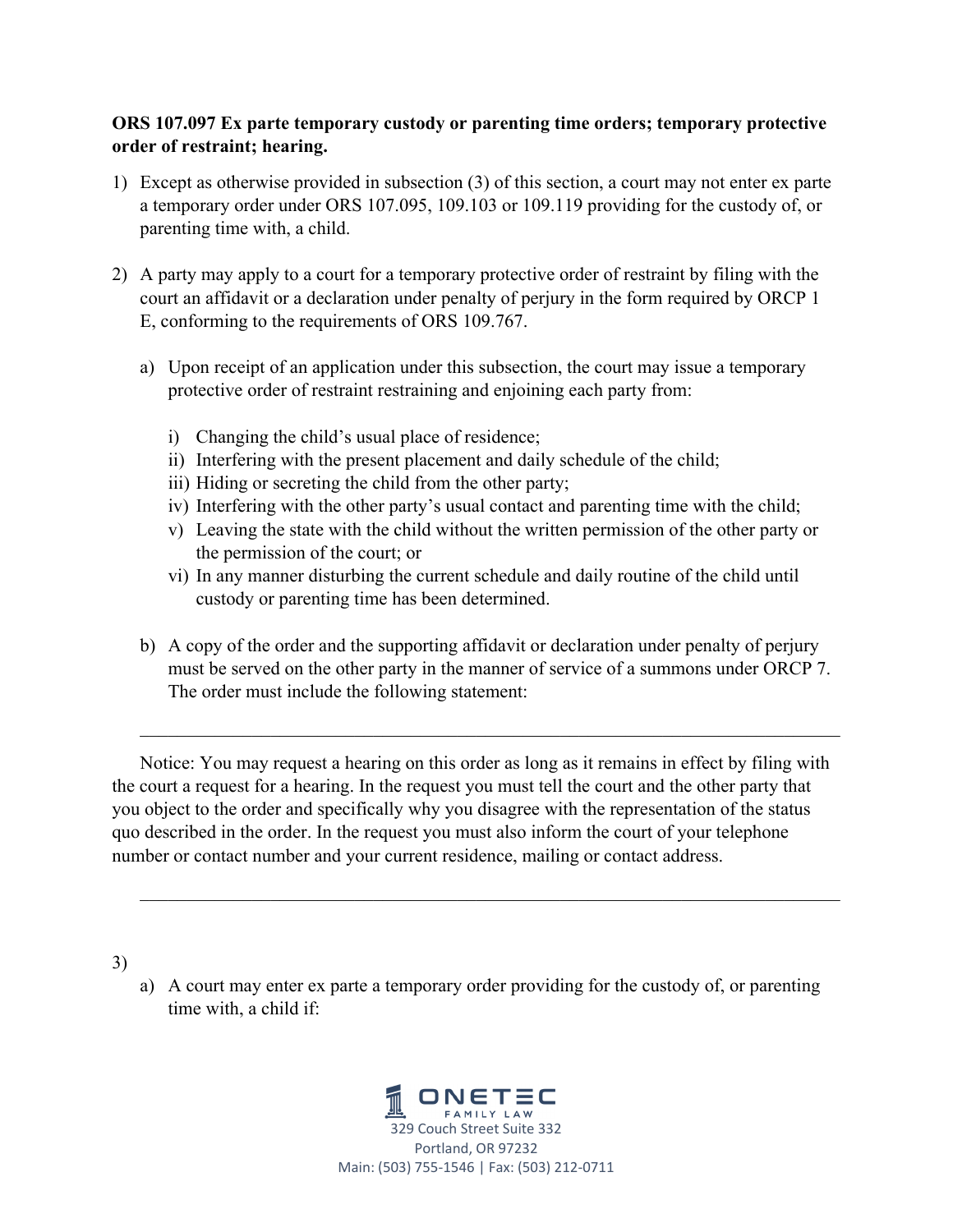- i) The party requesting an order is present in court and presents an affidavit or a declaration under penalty of perjury, alleging that the child is in immediate danger; and
- ii) The court finds, based on the facts presented in the party's testimony, the party's affidavit or declaration under penalty of perjury and the testimony of the other party, if the other party is present, that the child is in immediate danger.
- b) The party requesting an order under this subsection shall provide the court with telephone numbers where the party can be reached at any time during the day and a contact address.
- c) A copy of the order and the supporting affidavit or declaration under penalty of perjury must be served on the other party in the manner of service of a summons under ORCP 7. The order must include the following statement:

Notice: You may request a hearing on this order as long as it remains in effect by filing with the court a request for a hearing. In the request you must tell the court and the other party that you object to the order on the ground that the child was not in immediate danger at the time the order was issued. In the request you must also inform the court of your telephone number or contact number and your current residence, mailing or contact address.

## 4)

- a) A party against whom an order is entered under subsection (2) or (3) of this section may request a hearing by filing with the court a hearing request described in subsection (2) or (3) of this section at any time while the order is in effect.
- b) The court shall make reasonable efforts to hold a hearing within 14 days and shall hold a hearing no later than 21 days after receipt of the request for the hearing. The court shall notify each party of the time, date and place of the hearing.
- c) An order issued under subsection (2) or (3) of this section remains in effect through the date of the hearing. If the party against whom the order was entered fails to appear at the hearing without good cause, the court shall continue the order in effect. If the party who obtained the order fails to appear at the hearing without good cause, the court shall vacate the order.
- d) The issue at a hearing to contest: